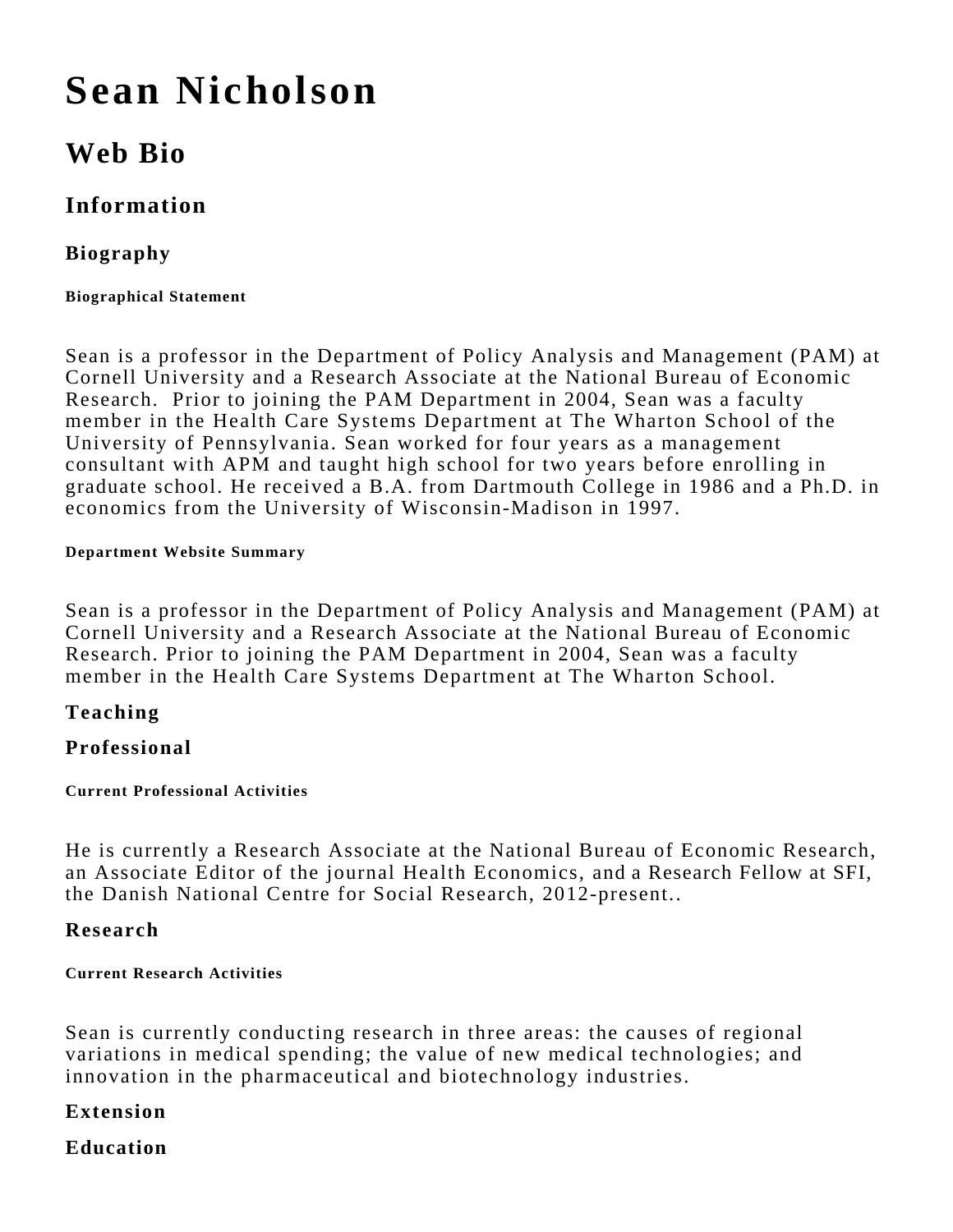#### **Education**

PhD 1997 - University of Wisconsin-Madison, Economics MS 1995 - University of Wisconsin-Madison, Economics BA 1986 - Dartmouth College, Economics

#### **Courses**

**Courses Taught**

PAM 2350, The US Health Care System

PAM 3110: Pharmaceutical Management and Policy

PAM 5630, Health Care Financial Management II

**Websites**

#### **Related Websites**

#### [Advice for President Obama: An Economics Panel Discussion](http://www.cornell.edu/video/details.cfm?vidID=410)

Cornell economists offer reaction to the government's recent economic activity. This session was held on Feb. 19, 2009 at Kennedy Hall and was sponsored by the Institute for the Advancement of Economics at Cornell (IAEC).

#### **Administration**

**Administrative Responsibilities**

Academic & Research Director of the Sloan MHA program.

#### **Publications**

**Selected Publications**

Asch, David A., Sean Nicholson, and Marko Vujicic, 2013, "Are We in a Medical Education Bubble Market," *New England Journal of Medicine* 369(21): 1973 - 1975.

Danzon, Patricia M., and Sean Nicholson, editors, 2012. The Oxford Handbook of the Economics of the Biopharmaceutical Industry. Oxford University Press.

Nicholson, Sean, and Carol Propper, 2012, "Medical Workforce," in Handbook of Health Economics, Volume 2, edited by Mark Pauly, Thomas McGuire, and Pedro Pito Barros. Amsterdam: Elsevier, pages 873-925.

Morra, Dante, Sean Nicholson, Wendy Levinson, David N. Gans, Terry Hammons, and Larry P. Casalino, 2011, "US Physician Practices Spend Nearly Four Times as Much Money Interacting with Health Plans and Payors Than Do Their Canadian